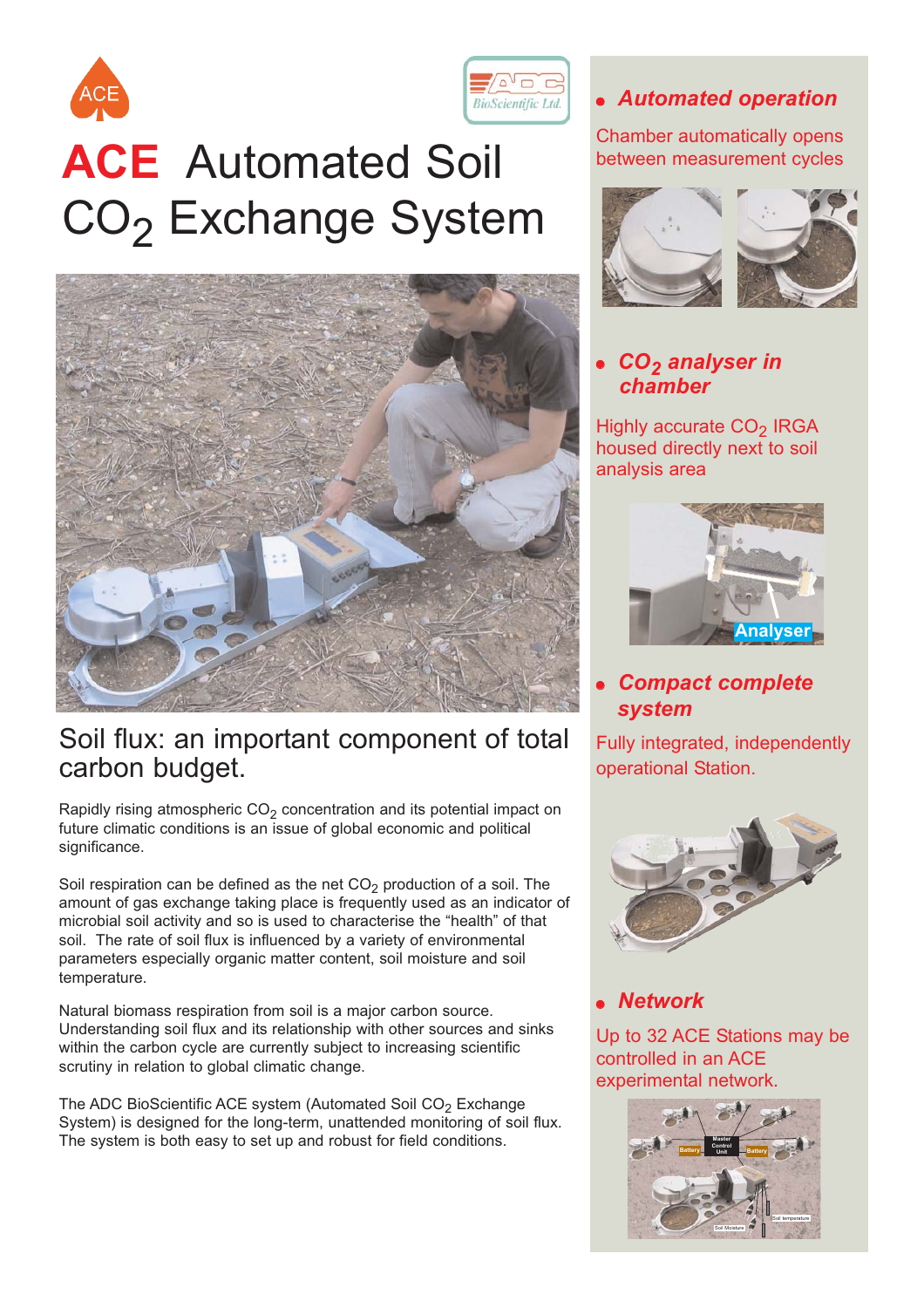# **ACE** Station

#### Integral  $CO<sub>2</sub>$  analyser inside soil chamber

Each ACE Station features a highly accurate  $CO<sub>2</sub>$ infrared gas analyser housed directly inside the soil chamber assembly. There are therefore no long gas tubing connections between the soil chamber and a separate analyser.

The close proximity of the analyser ensures the fastest possible response times to  $CO<sub>2</sub>$  changes and also avoids any potential gas "hang ups" in long lengths of tubing. Experimental set up is much simpler and the system is much more field robust.

The open chamber is designed with a pressure release valve and fan to minimise any internal pressure gradients.

#### Complete system

Each ACE Station is a complete, fully integrated soil flux system comprising the anodised aluminum soil chamber and arm that pivots from the control console, where measurements are both displayed and recorded.

Each ACE Station can operate fully independently for single point measurements.

The power efficient ACE Station can be powered by battery, solar panel or wind turbine. Typically a 40Ah car battery will run an ACE Station continuously for around 28 days.



#### Long-term unattended operation

The automated design of the ACE Station allows the soil area being analysed to be exposed to ambient conditions, between measurement cycles.

At user set time intervals the chamber will automatically close to carry out soil flux measurements. Once these measurements are completed the chamber will automatically return to its open position.

The novel "swinging arm" mechanism is designed to be reliable and field rugged and to ensure a good seal when the chamber is closed.

When the chamber is open, the Station will powerdown to an idle or low power mode.

#### Easy to set up and program

The ACE Station is easy to set up and program.

As the system is fully integrated there is no gas tubing or complex gas circuits to set up and connect between an analyser and a separate soil chamber.

The control console features a large display screen. Full programming is achieved using just 5 keys that drive a series of easy to use menus.

Gas exchange data, soil flux calculations and other sensor measurements are all displayed and recorded by the ACE Station. Data storage is on easily exchangeable CompactFlash cards.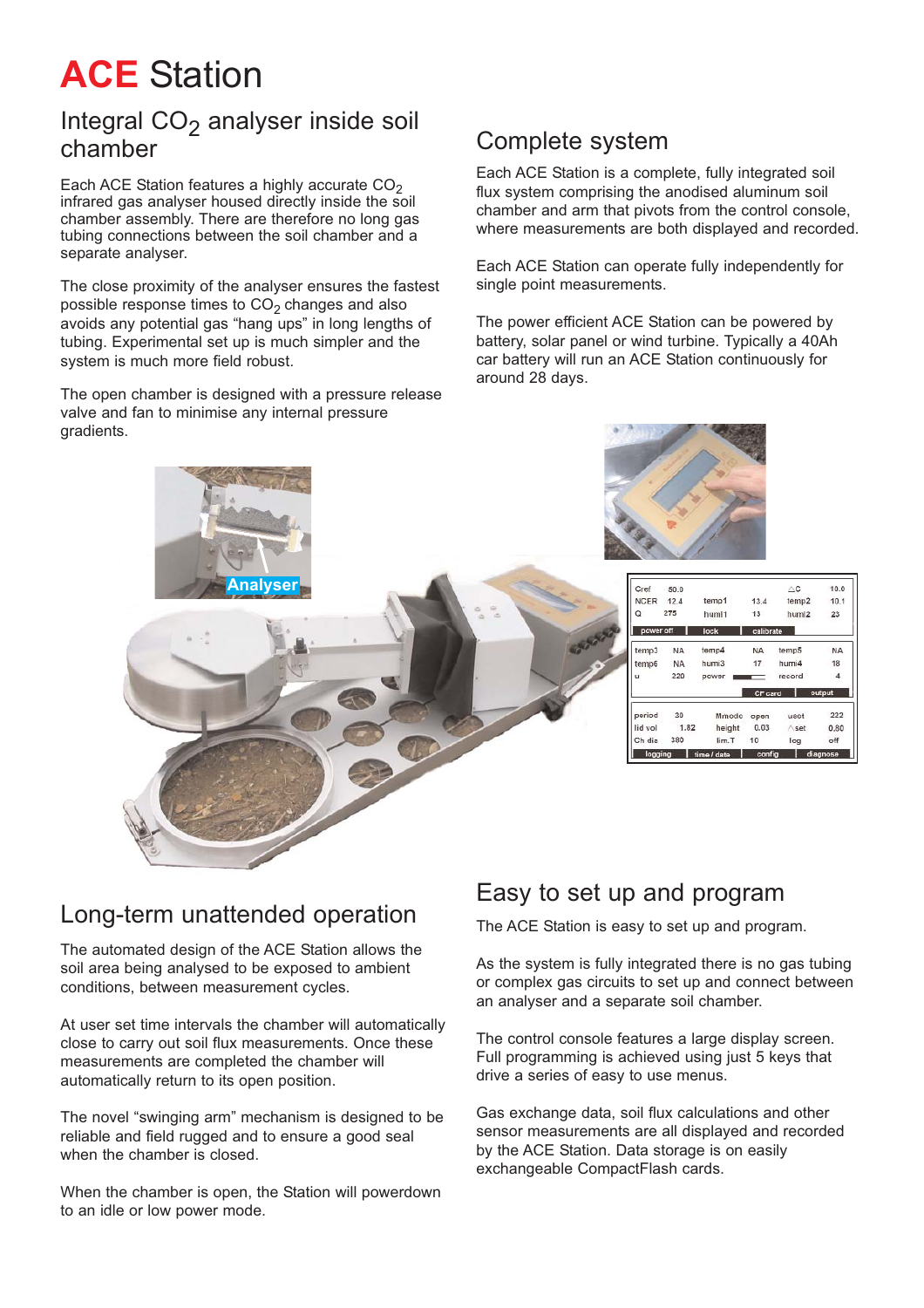## Open and Closed system modes

ACE Stations are available in either a closed system or an open system configuration.

In both measurement modes the chamber is closed and a delta  $CO<sub>2</sub>$  is determined from the difference between the reference gas entering the chamber and the analysis gas within the chamber at the end of the experiment.



**Closed Mode:** A measurement is made once the chamber is sealed.  $CO<sub>2</sub>$  inside the large 2.7L chamber will then increase due to soil activity. The rate of soil flux is determined from the increase in  $CO<sub>2</sub>$  concentration after a user defined time interval. These measurements are simple and fast.



**Open Mode:** When the chamber closes ambient air is passed through the smaller 1.0L chamber at a controlled flow rate. Soil flux or rate of change is then determined at equilibrated conditions within the chamber. These measurements, although slower, are regarded as more accurate by many researchers as they are less influenced by changes within the enclosed chamber or variations in the soil structure.

An open system ACE Station may also be used in a closed mode by the user exchanging the open chamber head for a larger closed system head.

Transparent versions of both the open and closed chambers are available for measuring net  $CO<sub>2</sub>$ exchange within the chamber area.



## Flux, moisture and temperature data

Soil flux is expressed as Net  $CO<sub>2</sub>$ exchange rate (NCER).

In addition to the  $CO<sub>2</sub>$  exchange data, a PAR sensor is provided, mounted on the ACE Station chamber.

Up to 6 soil temperature sensors and up to 4 soil moisture sensors may also be directly connected to each ACE Station. These measurements may then be displayed and recorded along side the gas exchange and soil flux data.

The temperature sensors may be either thermistors or thermocouples.

The user may configure the system for use with many commercially available soil moisture probes.



*Delta-T Devices SM200 Soil moisture sensor*

# **ACE** Network

Although an ACE Station can function fully independently for single point measurements, it is typical that a number of Stations will be used in combination, as a network, at an experimental field site.

Up to 32 ACE Stations can be connected together in an ACE Network via an ACE Master control unit. This Master control unit will supply power to and collect data from all Stations and control all Stations within the experiment.

Connections between the ACE Master control unit and each ACE Station is by electrical cable only. As each ACE Station is a fully integrated system with an integral  $CO<sub>2</sub>$  IRGA, no long lengths of gas tubing are needed to be run over the field site. As a result each ACE Station can be in excess of 100 meters from the Master control unit.

The ACE network is very power efficient as no large pumps are required to transport gas from the chamber to an analyser several meters away.

Individual ACE Stations can be taken off the ACE network without the need to stop the whole experiment.

- Up to 32 ACE Station experiment
- 200m diameter experimental area
- Easy to set up and program
- No connecting gas tubing
- Power efficient